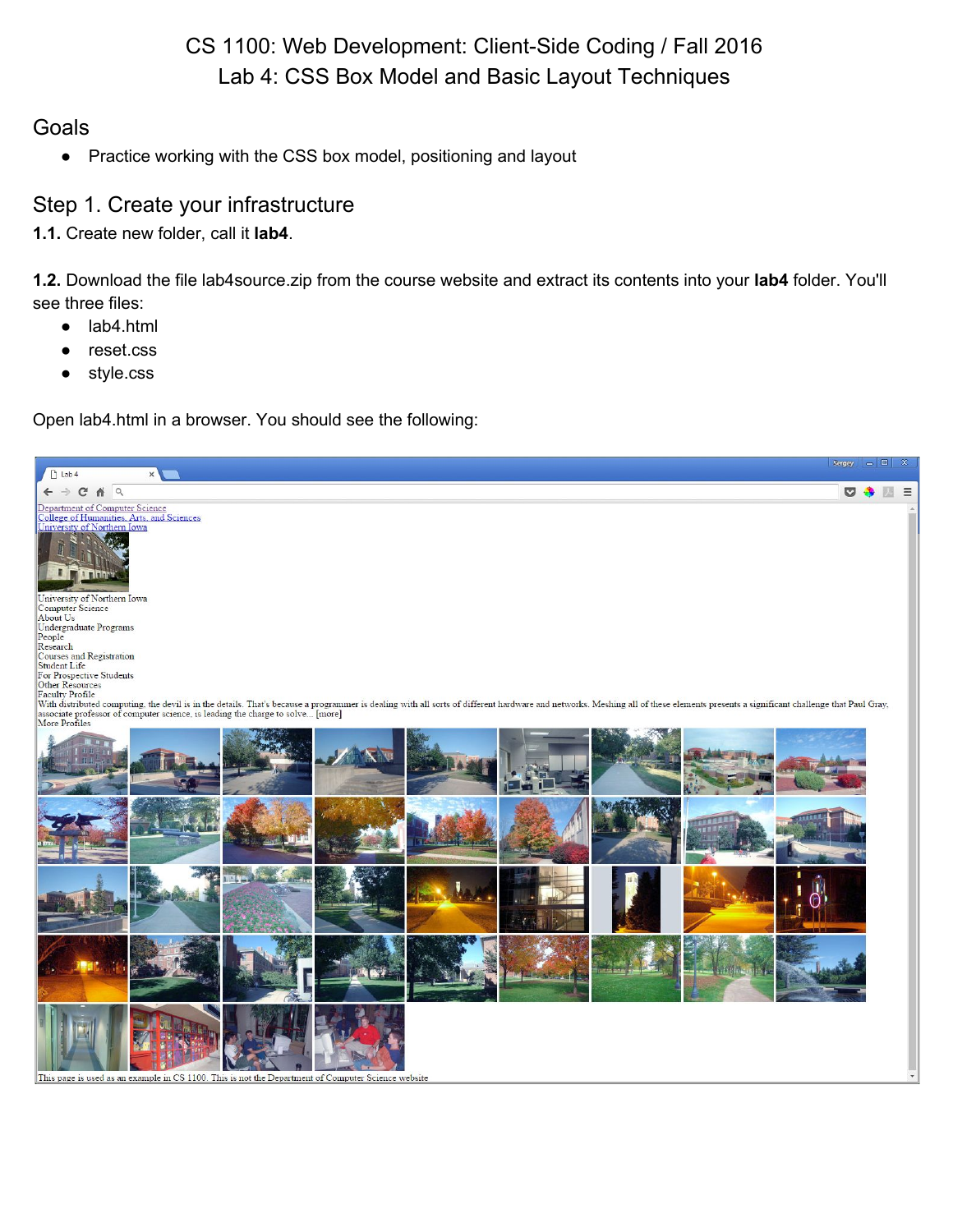### Step 2. Adding a background

**2.1.** First we add a background to our page. Add the following code to style.css, one line at a time:

- 1. Add the body selector with the empty curly braces
- 2. Add the background-image declaration (declaration = property + value). Save file, refresh browser.
- 3. Do the same for the other 2 declarations. Try other values for both to see what happens.

```
body {
```
ł

```
background-image: url(http://cs.uni.edu/images/layout/bg2.jpg) ;
background-repeat: no-repeat;
background-size: 100% 190px;
```
### Step 3. Positioning elements

*\* NOTE: Ideally, instead of divs, we would be using semantic blocklevel elements, such as header, footer, section, article, aside, etc... However, that would've introduced new concepts that are not directly related to our today's topic. So we'll skip them for now and stick with divs.*

**3.1.** Let's start with the topmenu div. Let's pretend that these three links are essential at all times and, therefore, should be visible regardless of how far down the page the user scrolls.

*\*NOTE: When is that really the case? NOT the corporate logo or menu. It is the case for an administrative toolbar when we are editing a site that's one of the few cases when we want part of the screen to be always visible*.

It may help to position *and* style an element at the same time.

#### **3.1.1.** Let's add the following code:

```
#topmenu {
    position: fixed;
   background: #666;
    width: 100%;
    text-align: center;
    font-size: 0.8em;
    font-family: sans-serif;
    border-bottom: solid #333 2px;
\mathbf{r}
```
Consider the code you've added:

- 1. The top declaration ensures our selection stays in place (try to scroll down).
- 2. We've given it a (neutral) background, so it looks like a ribbon.
- 3. With fixed positioning, we must specify the width even though the element is block-level.
- 4. We've added some text styling.
- 5. And we've added a subtle border (which adds 2 pixels to the height of our ribbon).

**3.1.2.** Now make it horizontal, and add some padding where needed:

```
#topmenuli{
        display: inline-block;
        padding: 0.7em 1em 0.5em 1em;
\,
```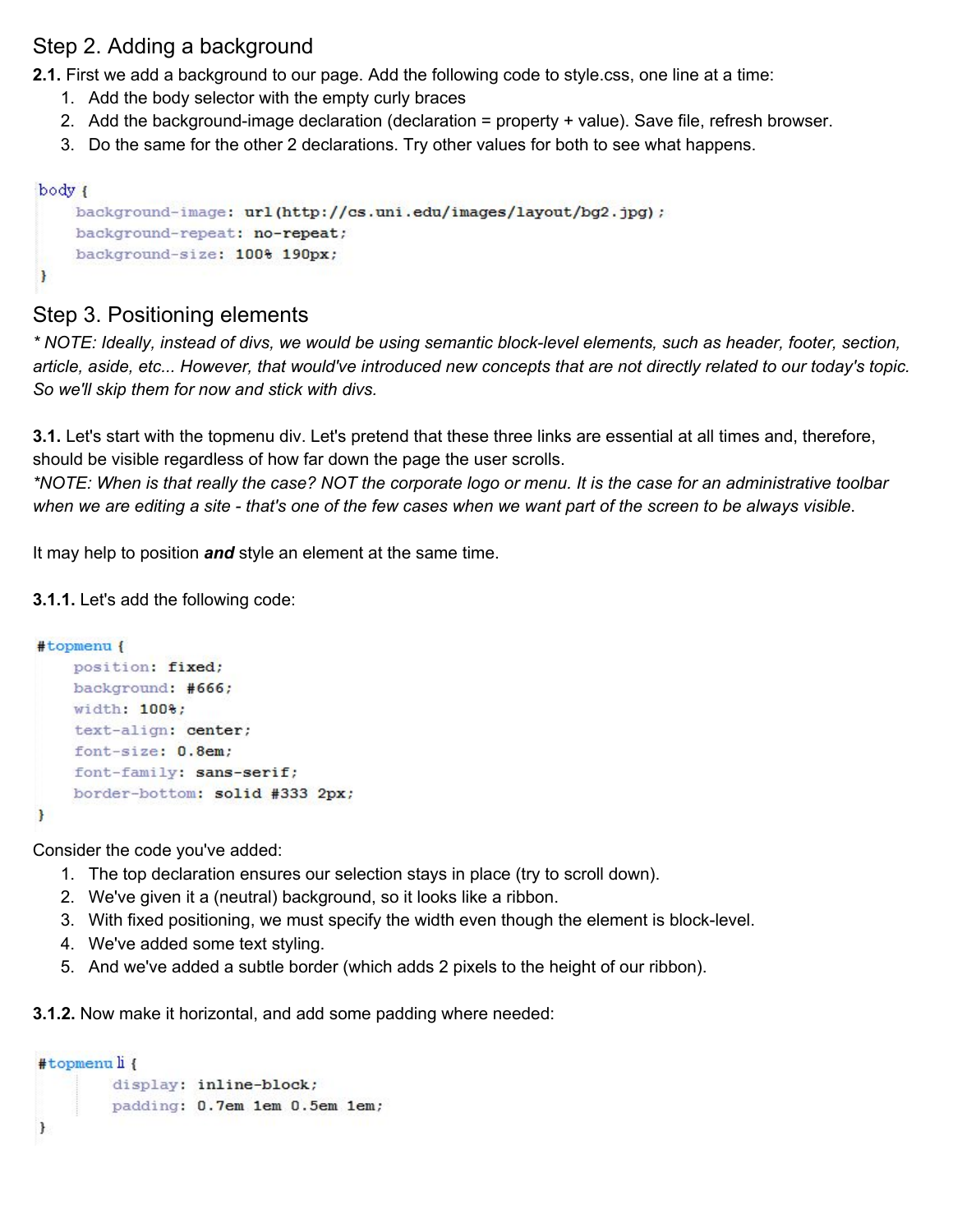Look carefully at the way we've specified the padding: do you remember the order? Try different values to see which one's which (top? left? bottom? right?

Why did we use 0.5em for one of the values? Why not 0.7em like the opposite side?

[.............................................spoiler!......................................]

Because of the 2 pixel border. If we keep the values at 0.7, the text would appear to be too high (0.7em whitespace on top,  $0.7$ em +  $0.2px$  = approx. 0.9em on the bottom).

**3.1.3.** What about the links? The default color of the anchor element is blue; the default style is underlined. To change this, we need to style the a element:

```
#topmenua{
    color: #fff;
    text-decoration: none;
F
#topmenu a: hover {
    color: lightblue;
\mathbf{r}
```
The second rule states that when the mouse cursor is over the element, the element's color changes to light blue.

**3.2.** Let's take care of the photo of ITTC. It should be place in the top right corner. We'll use absolute positioning, which takes it out of normal flow; we'll also give it a border:

```
#itte{
   position: absolute;
   right: 50px;
   top: 60px;border: solid #ccc 1px;
F
```
**3.3.** Now the name of the department + university (which is the site logo, more or less). Again, positioning and styling: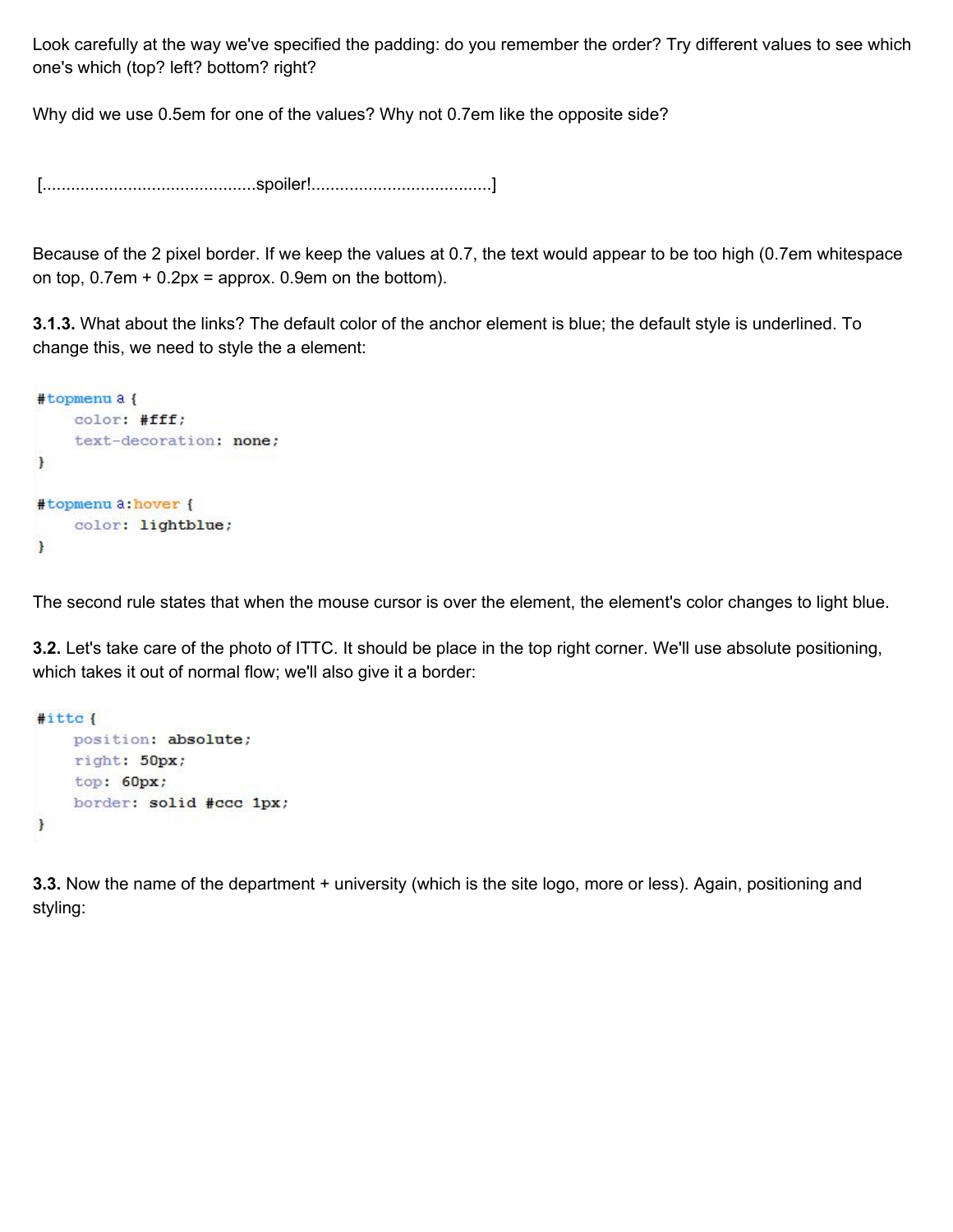```
#top {
    padding: 120px 0 30px 50px;
\mathbf{r}#top h2, #top h1 {
    color: white;
    font-variant: small-caps;
    letter-spacing: 0.1em;
    font-family: serif;
Ŧ
#top h1 {
    font-size: 3em;
\mathbf{F}#top h2ffont-size: 1.1em;
    position: relative;
    left: 30px;
    top: 5px;\mathbf{r}
```
Pay attention how we group our styles to eliminate redundancy.

We use relative positioning for H2 because we want it to be positioned relative to its parent div. We could do the same by using negative margins, but this way is more elegant.

**3.4.** Let's take care of the columns.

Here's the idea:

- 1. We specify a width for both left and right divs (otherwise floating them won't work: they occupy 100% of their parent container (the body in our case) by default.
- 2. We float the left div to the left.
- 3. We float the right div to the right.
- 4. We add left and right margins to the center div, so that its content doesn't flow around/under the side bars.
- 5. Again, we add some styling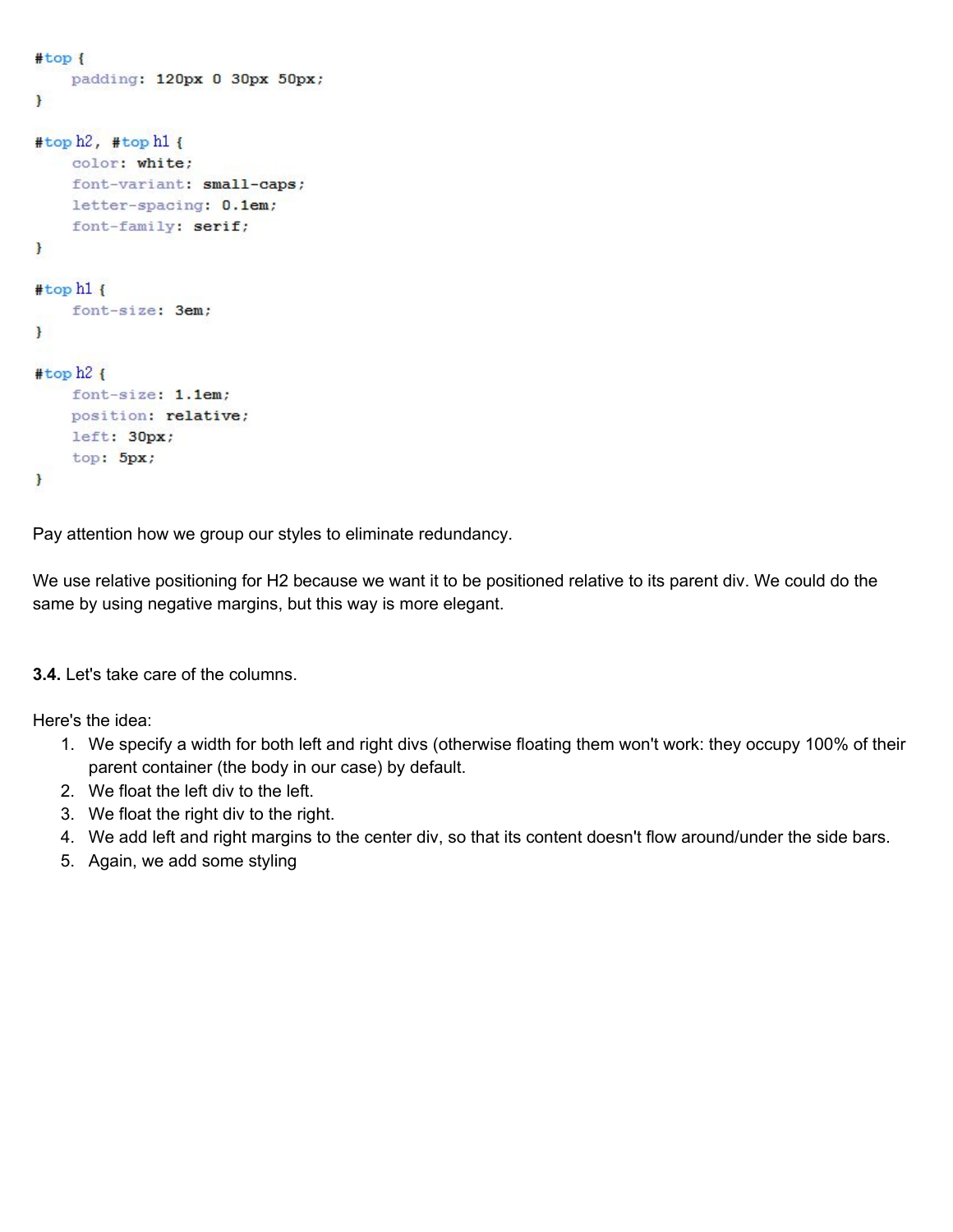```
#left{
    float: left;
    width: 200px;
   padding: 15px;
\mathbf{r}\#right {
    float: right;
    width: 200px;
    padding: 15px;
\mathcal{F}#center {
    margin: 0 230px 0 230px;
    padding: 20px 50px 0 50px;
    border-left: navy 1px dotted;
```
**3.5.** Finally, let's add some style to our image gallery!

border-right: navy 1px dotted;

```
#gallery img {
    float: left;
   border: 1px solid black;
   padding: 10px 10px 15px 10px;
   margin: 4px;
   background: white;
   width: 150px;
\mathbf{r}#gallery {
   background: #ccc;
   padding: 20px;
   border: 1px solid black;
ł
```
...And it doesn't work! That's because all the elements inside the gallery div are floated - that causes the gallery to collapse (it "can't see" the elements). The solution is simple: add the following declaration to your #gallery block:

overflow: auto;

That's it!

ł